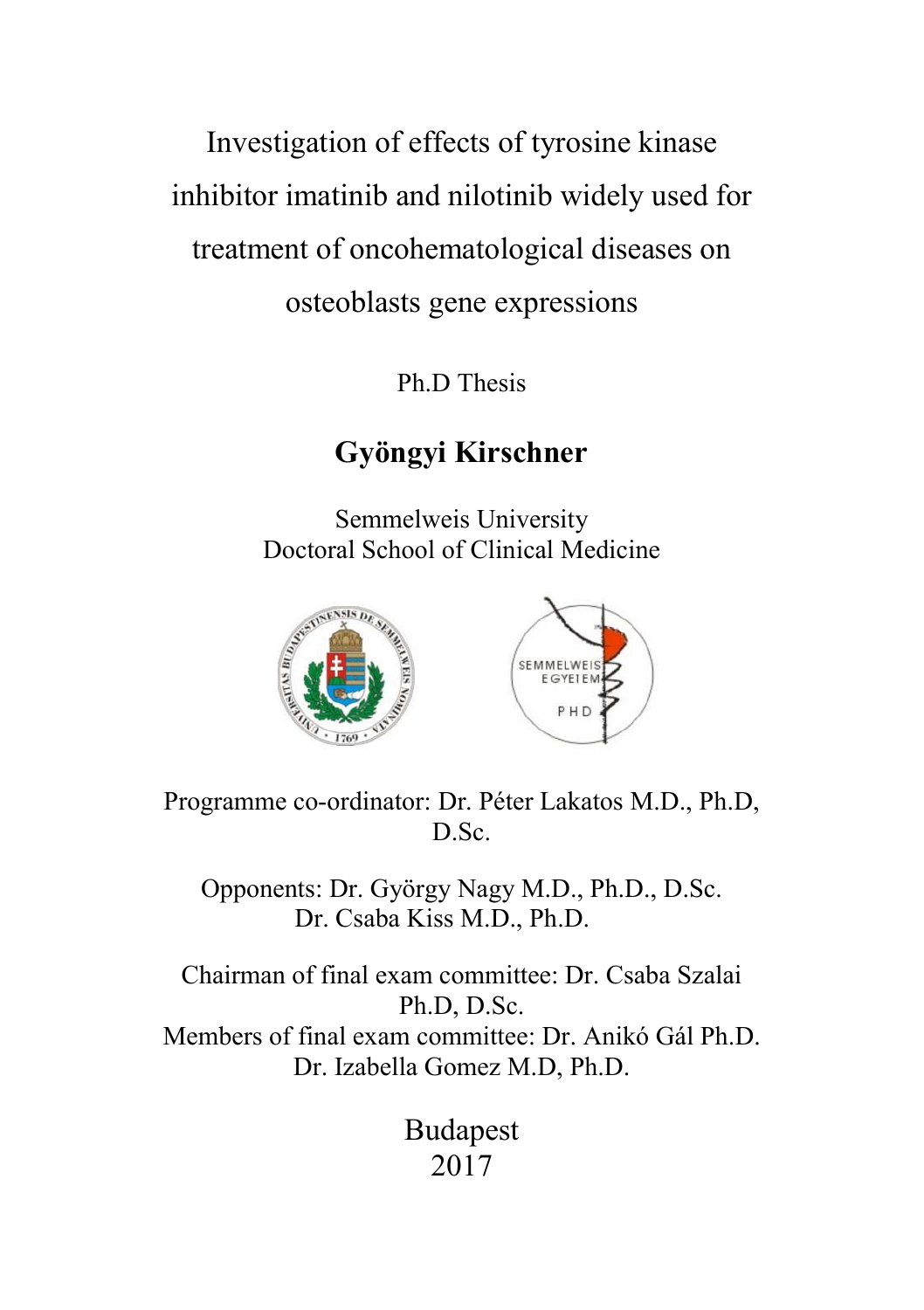# 1. Introduction

Creating the present study was inspired by the observations of the studies presented in the international literature that were performed with tyrosine kinase inhibitors. Numerous clinical observations have confirmed that breakpoint cluster region-abelson fusion oncoprotein tyrosine kinase inhibitors (for example imatinib) used in leukemia treatment alter bone physiology in a complex and unclear manner (for example function of bone cell, bone turnover, bone mineral density). During the initial research a lot of scientific studies tell about the fact that significant increase in bone mass has been observed because of the effect of tyrosine kinase inhibitors. However at that time we did not know much about the mechanism of action of the processes and changes of function of signaling pathways.

As the tyrosine kinase inhibitors are widely used drugs for the treatment of certain oncohematological diseases, and the treatments may continue for decades or the rest of the patients' lives, therefore it is important to know more about the background of these molecular mechanisms.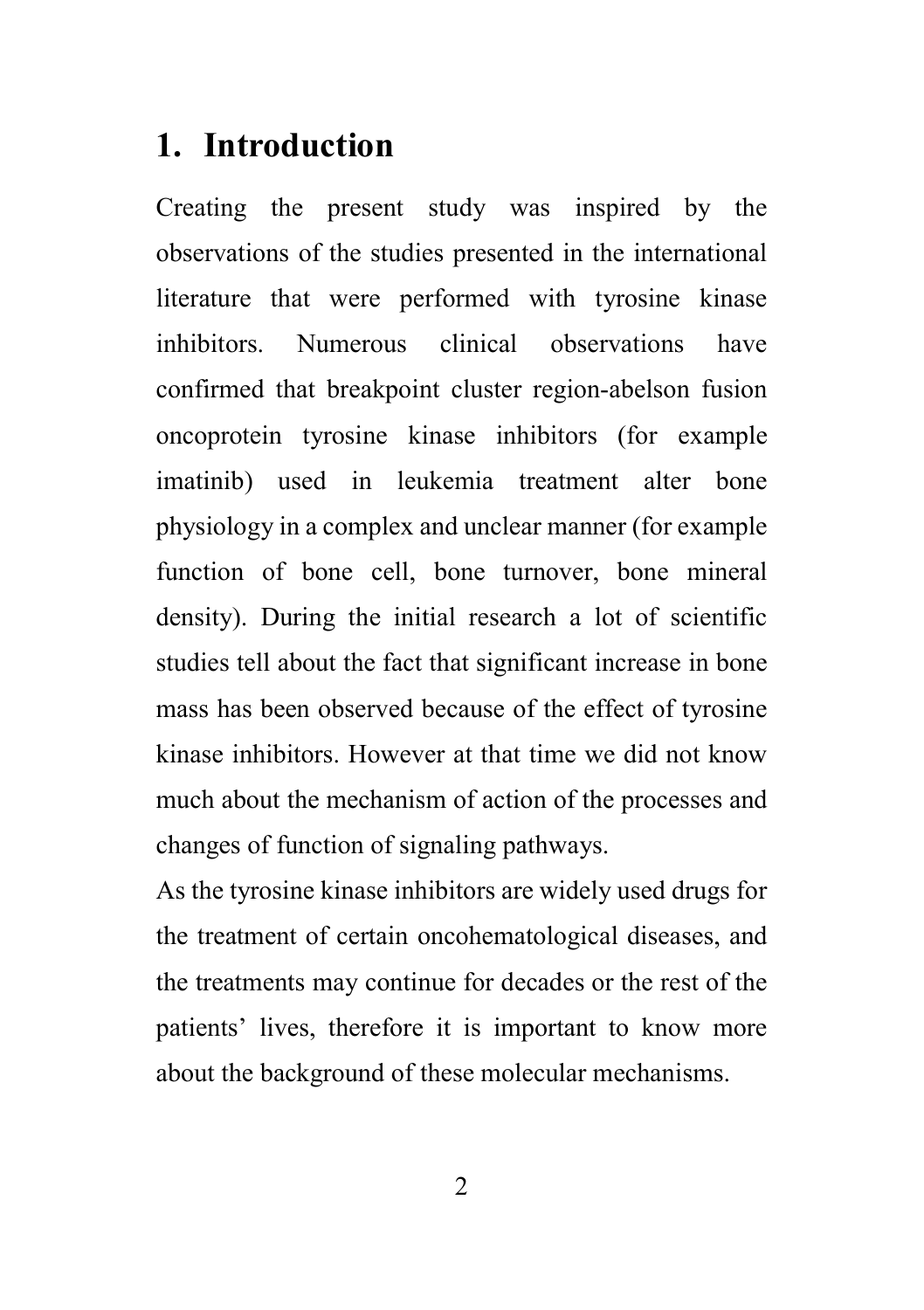# 2. Our Purpose

In this study the changes in the signaling pathways and gene expression of osteoblasts have been examined through two well-known compounds, tyrosine kinase inhibitors because of the significant effects of the tyrosine kinase inhibitors on the bone metabolism presented in the scientific literature,

The purpose of our research is to observe the effects of imatinib and the more selective BCR-ABL inhibitor molecule nilotinib on gene expression patterns of murine osteoblast in in vitro system.

### Tasks to obtain:

 Studying and more thorough understanding of the known signaling pathways in connection with bone diseases. As the important role of Wnt signaling pathway in bone metabolism was previously also confirmed as the result of the cooperation with Péter Horváth, so we take particular attention to the examination of the role of this pathway while performing our research with tyrosine kinase inhibitors.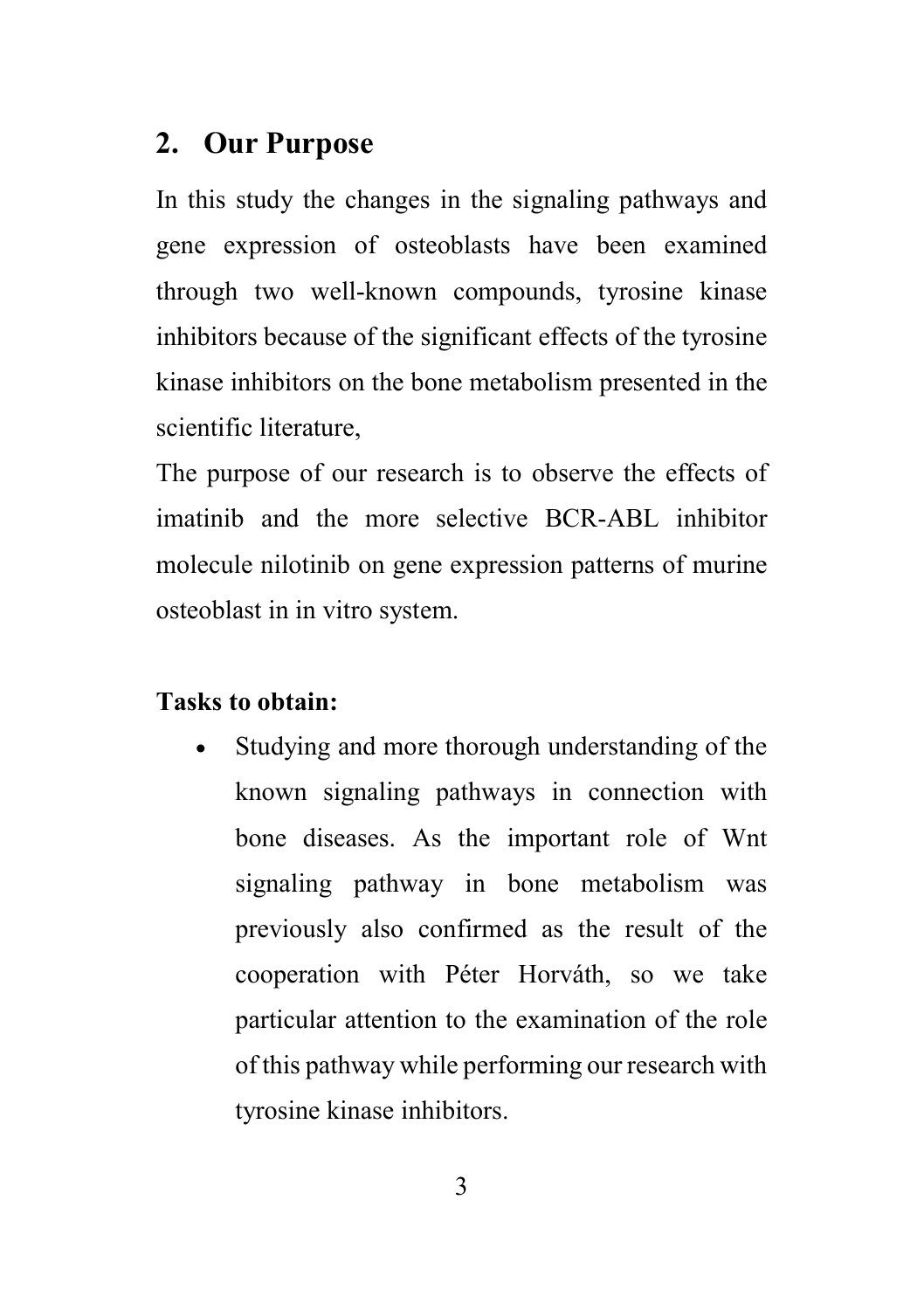- After defining the adequate concentration and incubation time, the examination the effect of imatinib and nilotinib on gene expression of MC3T3-E1 murine osteoblasts by whole transcriptome analysis based on the next generation sequencing.
- After the statistical analysis of the genes identified by sequencing we realise signaling pathways, top upstream molecules and top molecules using the signaling pathway analysis with both drugs.
- To examine how the identified changes confirm the previous clinical observations.
- To examine considering the results if the effect of imatinib and nilotinib on gene expression is the same.

### 3. Methods

The experiments were performed on MC3T3-E1 cultured murine osteoblasts. In the *in vitro* system, the following three sample groups were examined: imatinib-treated, nilotinib-treated and untreated (control) osteoblast cell cultures. In any case, we performed 3 parallel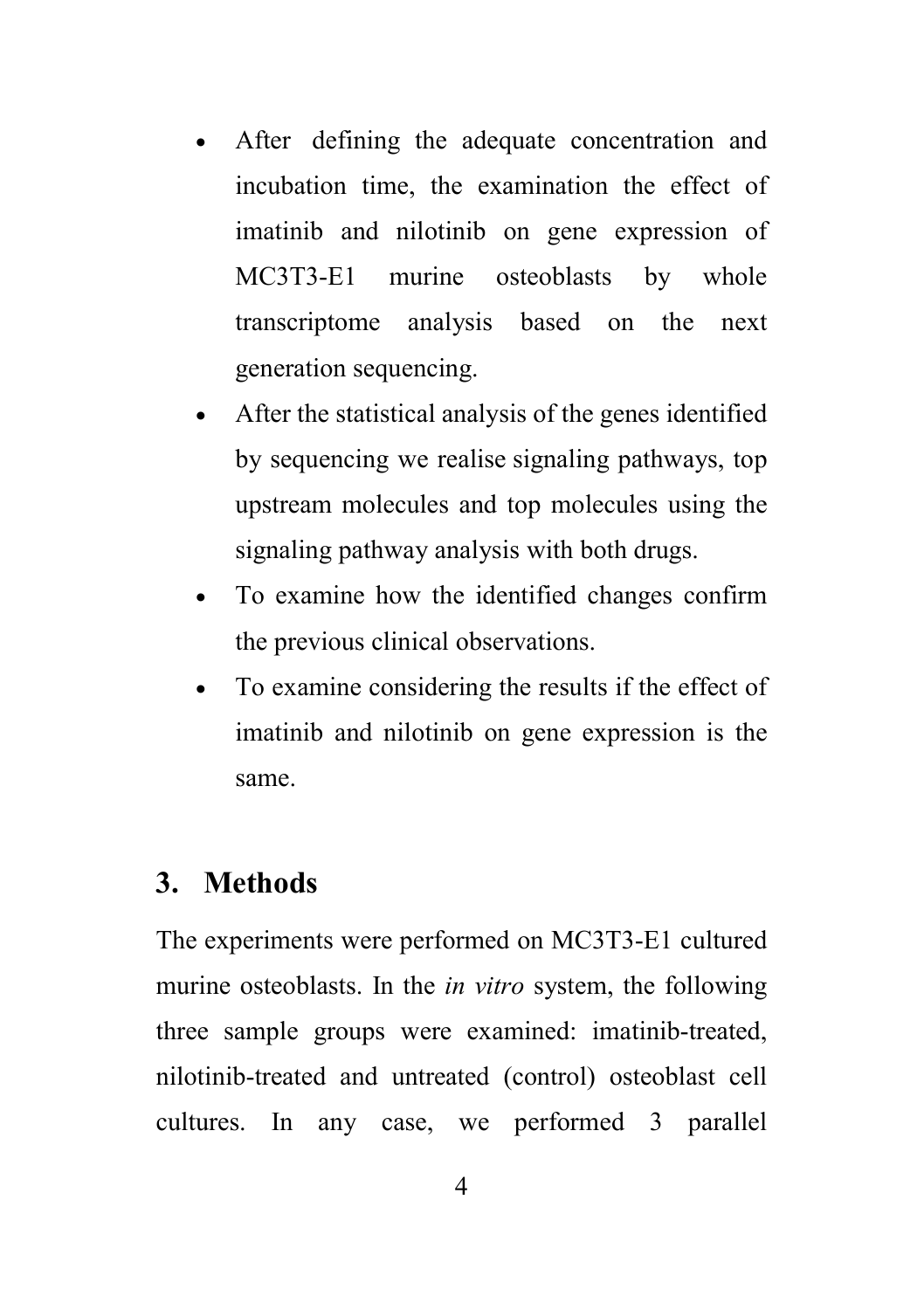measurements, and in the end the parallel biological samples were pooled.

After the cell culturing, the adequate incubation time and drug concentration were defined using a cell viability assay. Different imatinib (Glivec®/Gleevec®, STI571, CGP 57148B; Novartis, Basel Switzerland) and nilotinib (Tasigna®; Novartis) concentrations  $(30 \text{ nM} - 20 \text{ µ})$ were administered to osteoblasts for various incubation times (1-6 days) in 96-well plates. As the tyrosine kinase inhibitors are widely used drugs for the treatment of certain oncohematological diseases, and the treatments may continue for decades or the rest of the patients' lives, therefore during our experiments we tried to use the longest treatment, which was available in in vitro system. Thus the presented results reflect the extended secondary expression changes.

In parallel the measurements of cell viability, the bone specific gene expression effects of different drug concentrations and incubations time on osteoblasts were also investigated by relative quantification real time polymerase chain reaction (RT-PCR) method.

After the definition of optimal incubation time and drug concentration, RNA isolation was performed from the

5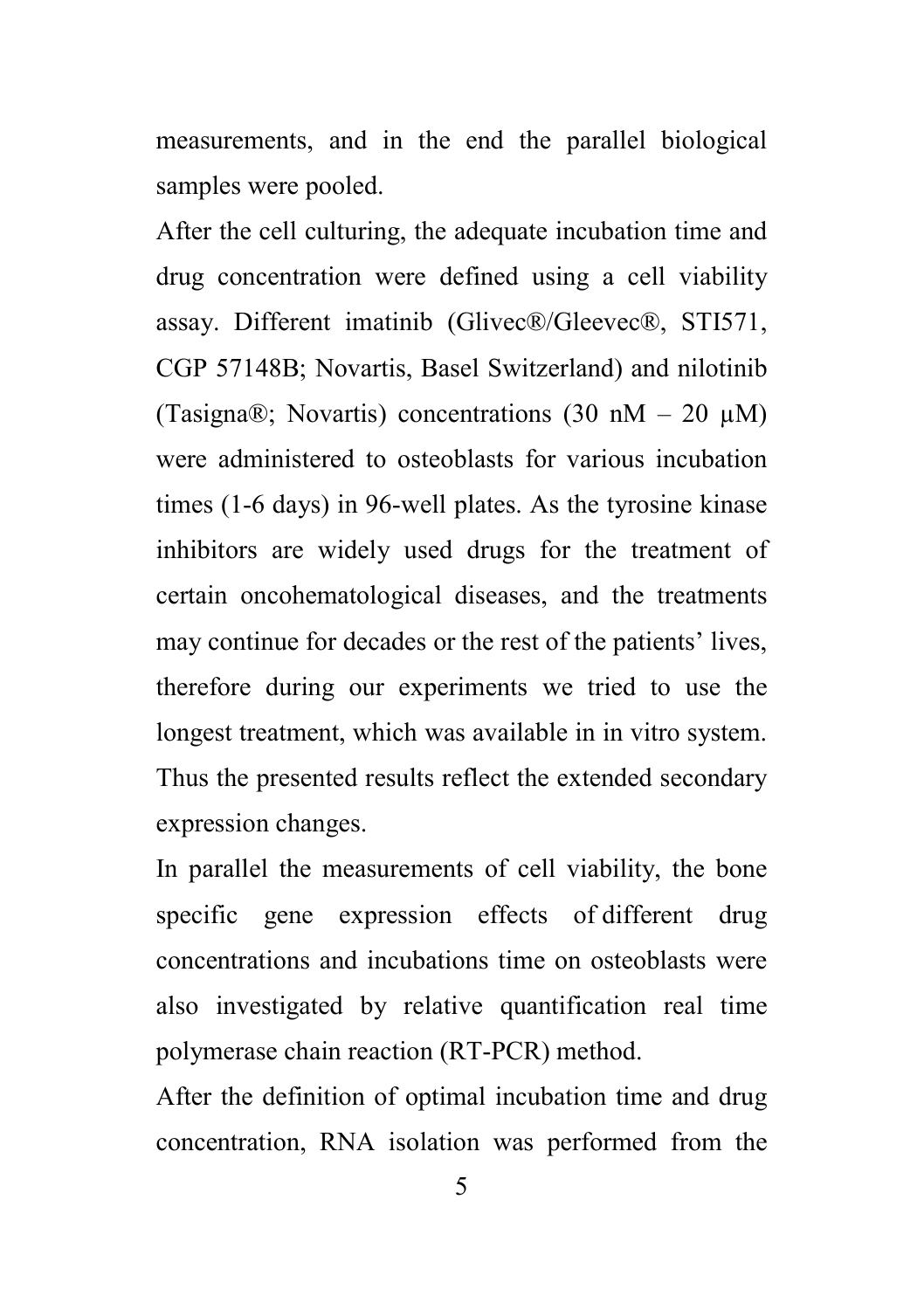treated and untreated osteoblasts. The whole transcriptome analysis (WTA) of the purified, DNA-free total RNA molecules were performed by SOLiD next generation 50+20 bp reads paired-end technologies.

In biological samples coding and noncoding RNA molecules can be defined relatively cheaply and quickly by whole transcriptome analysis. Therefore WTA can quantitatively detect the gene expression changes. The precise evaluation of huge amount of data can be performed by modern bioinformatics software.

During the WTA the level of all mRNA molecules expressed in cell can be defined quantitatively and genes expressed in altered manner in bone cells, because of the effect of tyrosine kinase inhibitors, can be also defined. After defining the statistically significant altered genes, canonical pathway analysis can be performed.

The signaling pathways, top upstream regulators and top molecules which were defined by canonical pathway analysis during our experiments, support the better understanding of effect of imatinib and nilotinib on osteoblast gene expression. During the evaluation special attention was paid to the interpretation and explanation of

6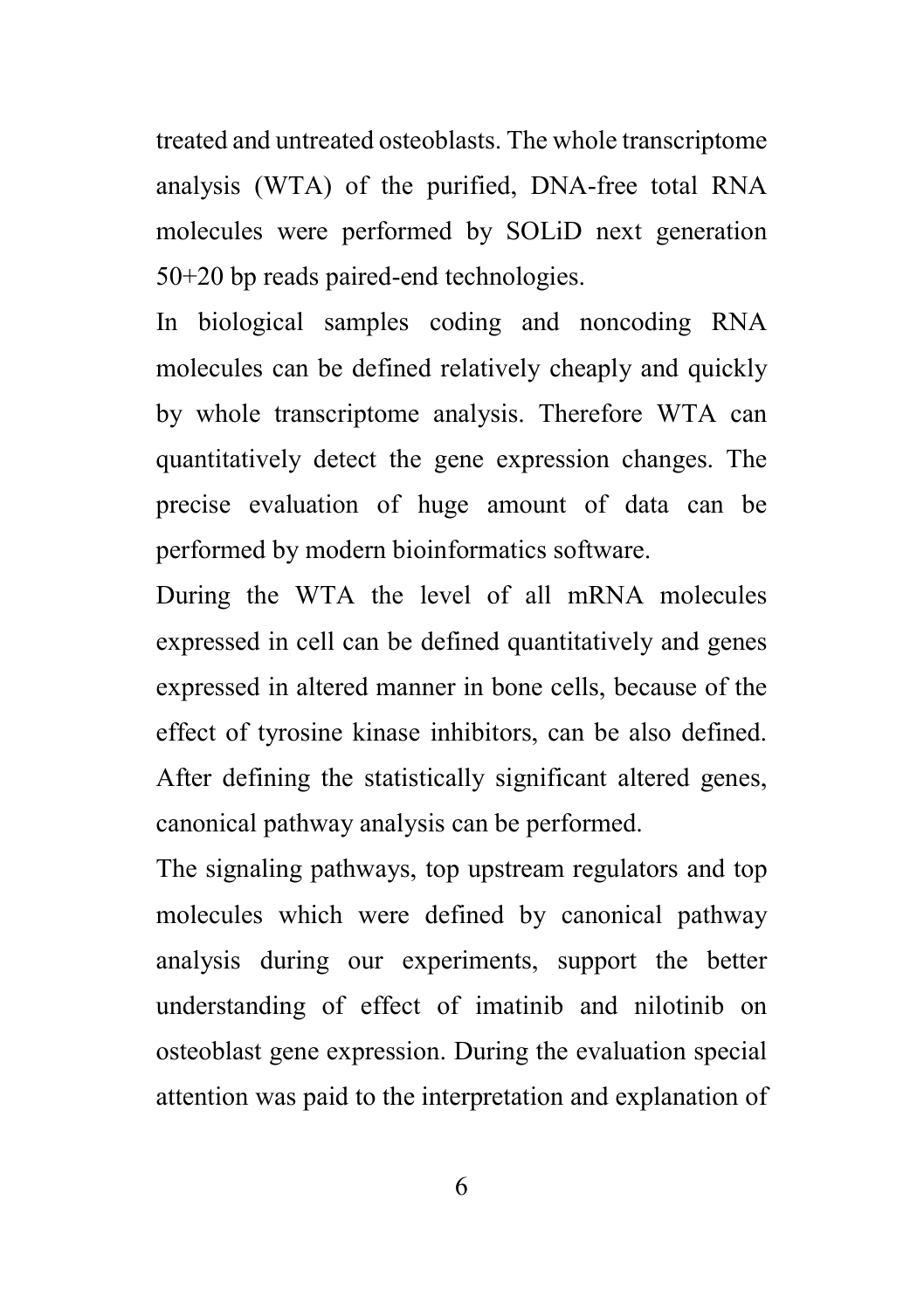the suspected bone metabolism modifying effects of imatinib and nilotinib.

# 4. Results

# Results of imatinib and nilotinib concentration and incubation time optimizer in vitro experiments

Based on the results of cell viability measurements and relative quantification RT-PCR experiments, the determined optimal settings are:  $1 \mu M$  drug concentration and 6 days of incubation time. After pooling of parallel biological samples RNA isolations were performed from the treated and untreated osteoblasts for WTA.

#### Identified RNA molecules in osteoblasts:

We identified 16.383 annotated RNA in the imatinibtreated group, 16.951 ones in the nilotinib-treated group, and 17.290 ones in the untreated control group. After that we identified the genes showing significantly changed mRNA expression levels, in the case of both drugs.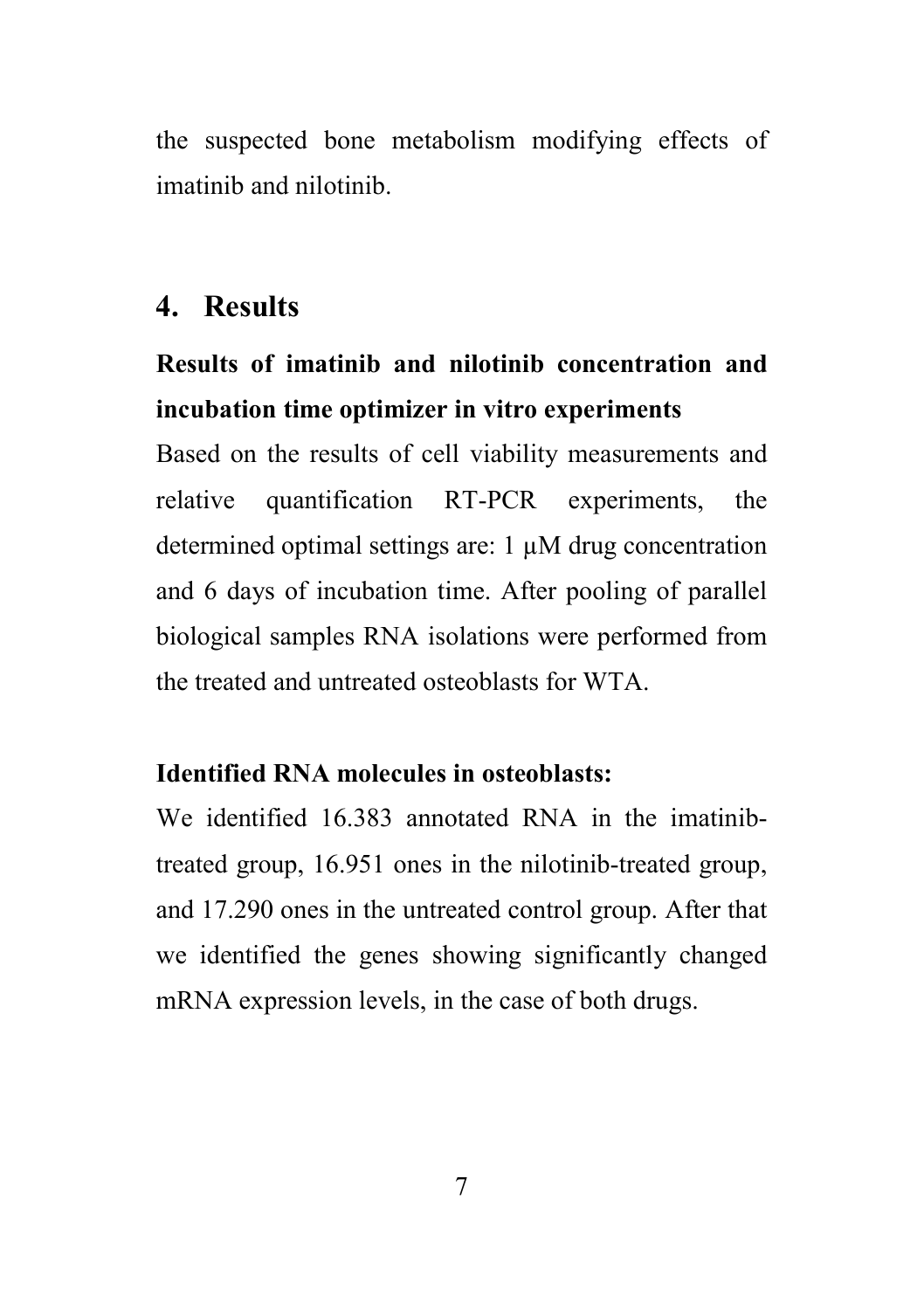#### Identified top canonical pathways:

Genes showing significantly altered expression rates in response to the two drugs compared with control were evaluated by IPA 7.6 canonical pathways analysis software. Six top canonical pathways were identified in the imatinib-treated osteoblast cells (Reelin signaling, fatty acid activation pathway, GABA receptor signaling, sertoli cell - sertoli cell junction signaling, γ-linolente biosynthesis II, Serotonin receptor signaling). Five top canonical pathways were identified in the transcriptome of the nilotinib-treated group (eukaryotic Initiation Factor 2 (EIF2) signaling pathway, embryonic stem cell differentiation into cardiac lineages, transcriptional regulatory network in embryonic stem cells and role of Oct4 in mammalian embryonic stem cell pluripotency pathways, GABA receptor signaling pathway).

At the imatinib-treated and nilotinib-treated groups the identified pathways were different with one exception (GABA receptor signaling), in addition the expected role of Wnt signaling pathway did not improve in any groups.

8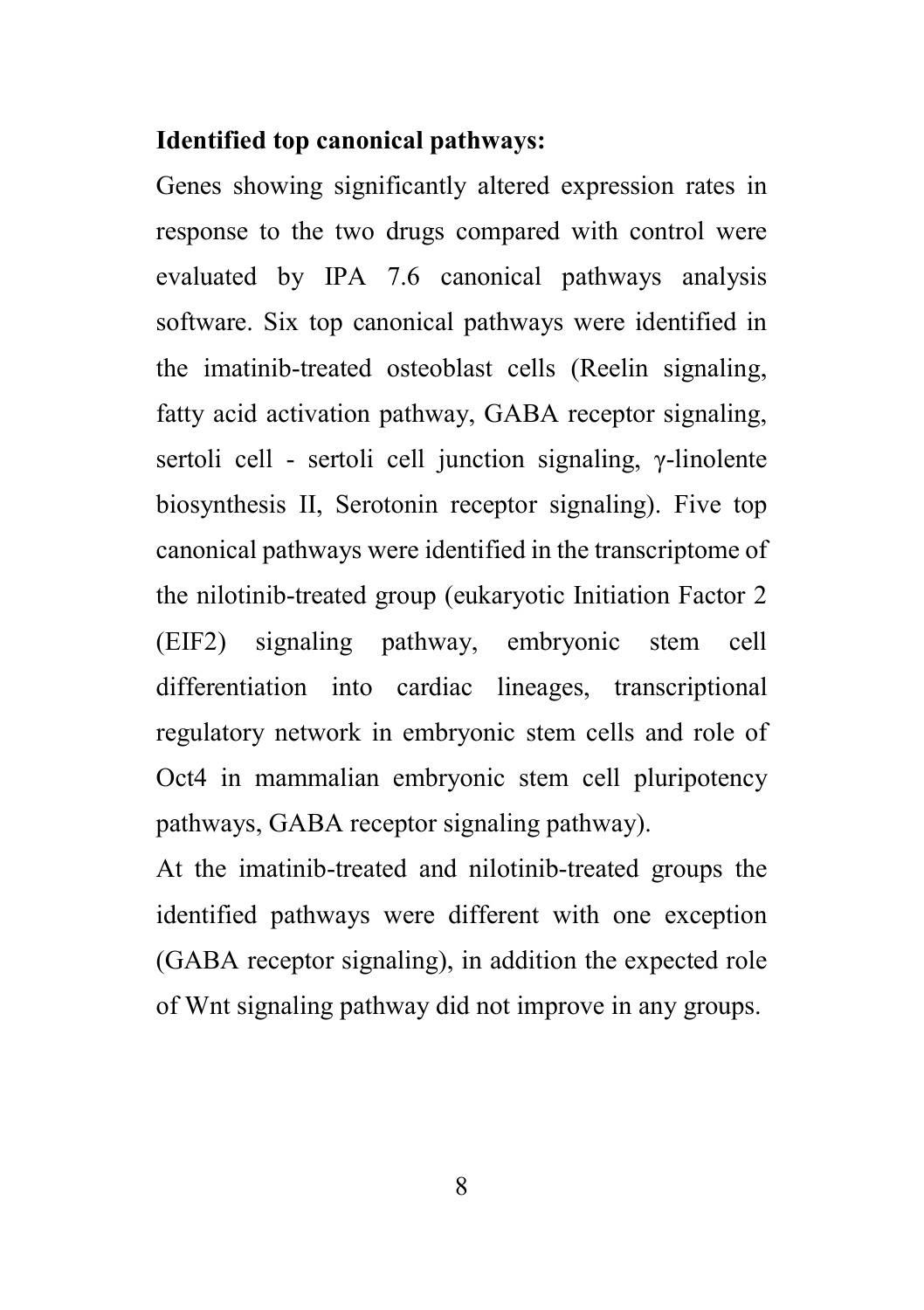#### Identified top upstream regulators:

Five upstream regulators were identified in the imatinib group, namely: FREM2, GLDN, GRIP1, NRCAM, and VLDLR. From these, the FREM2, GRIP1 and VLDLR can take part in bone physiological process in indirect manner.

In the nilotinib-treated osteoblast culture, five top upstream regulators were also found: ACVR1B, ACVR1C, FAAH, MARCH7 and RAD23B. In case of nilotinib treatment, there are known data in connection with bone metabolism on all five upstream regulators.

#### Identified top molecules:

The most sensitive genes were determined after imatinib and nilotinib treatment. The top molecules were selected based on logarithmic fold change (logFC) values, which describe the rate of expression changes in the treated groups compared with the untreated control group. In the case of both drugs the top molecules were defined. In the imatinib-treated group ten top molecules were identified: AQP9, CSMD1, Eda, GDF10, HYDIN, MYO3B, NYAP2, RELN, SLITRK5 and STXBP5L. In the nilotinib-treated group nine top molecules were identified: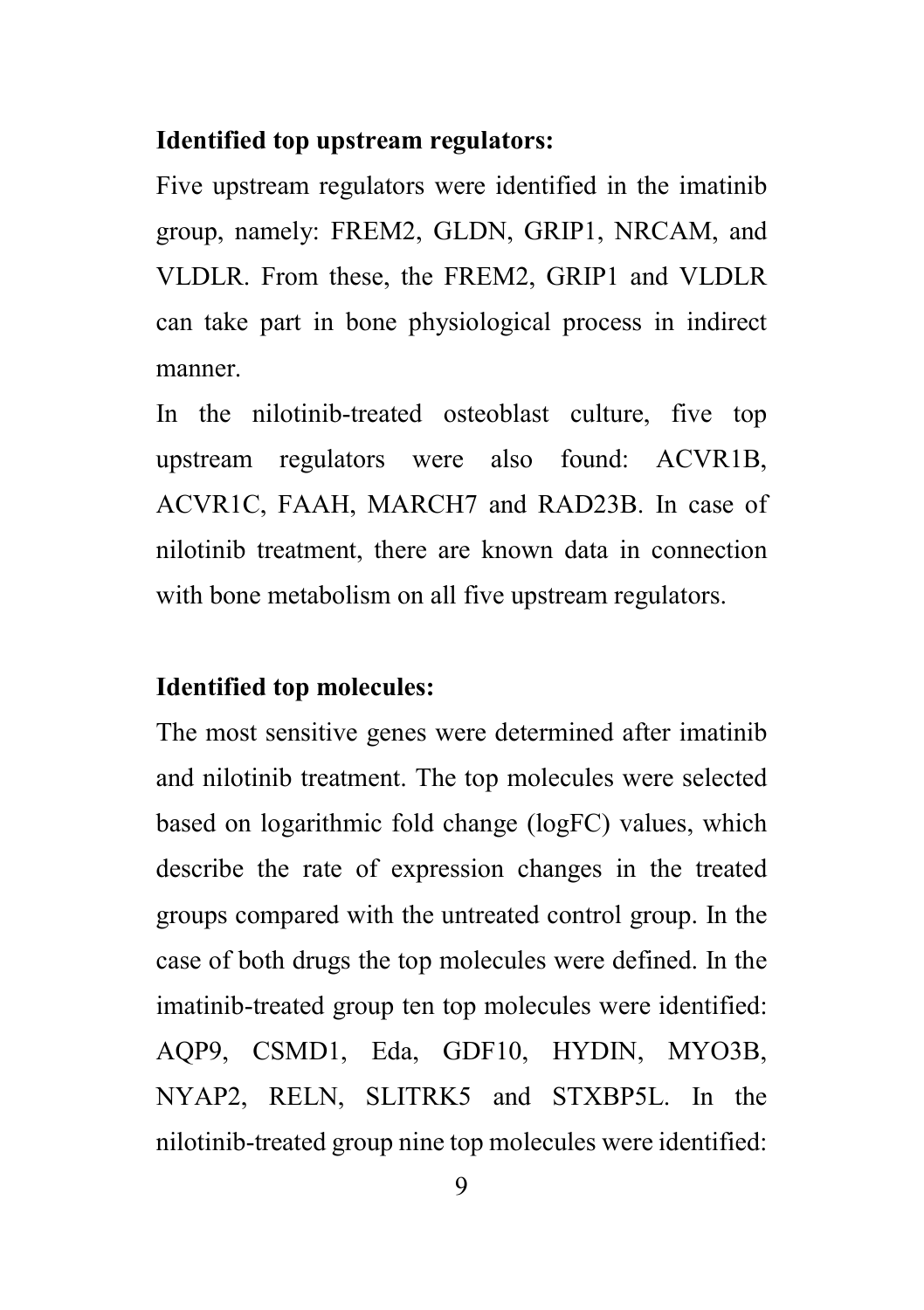DKK4, EDNRB, GABRB1, KLHL41, NANOG, RPL17, RPL39, RPS23, and ZFP184. Due to imatinib application the STXBP5L gene showed the strongest upregulation (21-fold). Furthermore nilotinib usage the RPS23 gene had the strongest 11-fold increase in expression.

# 5. Conclusions

Numerous clinical observations have confirmed that breakpoint cluster region-abelson fusion oncoprotein tyrosine kinase inhibitors used in leukemia treatment alter bone physiology in a complex manner. Results of our experiments also improve the effect of tyrosine kinase inhibitors on osteoblasts.

To the best of our knowledge, this is the first study to observe the complete mRNA pattern of osteoblasts by whole transcriptome analysis. Thus, it was possible to demonstrate the top canonical pathways and upstream regulators that were affected in osteoblast cells by these compounds. Previous studies have reported expression data in response to tyrosine kinase inhibitors only of strictly bone-related genes (RANKL, OPG, bone sialoprotein, osteocalcin, osterix, BMP2 and RUNX2).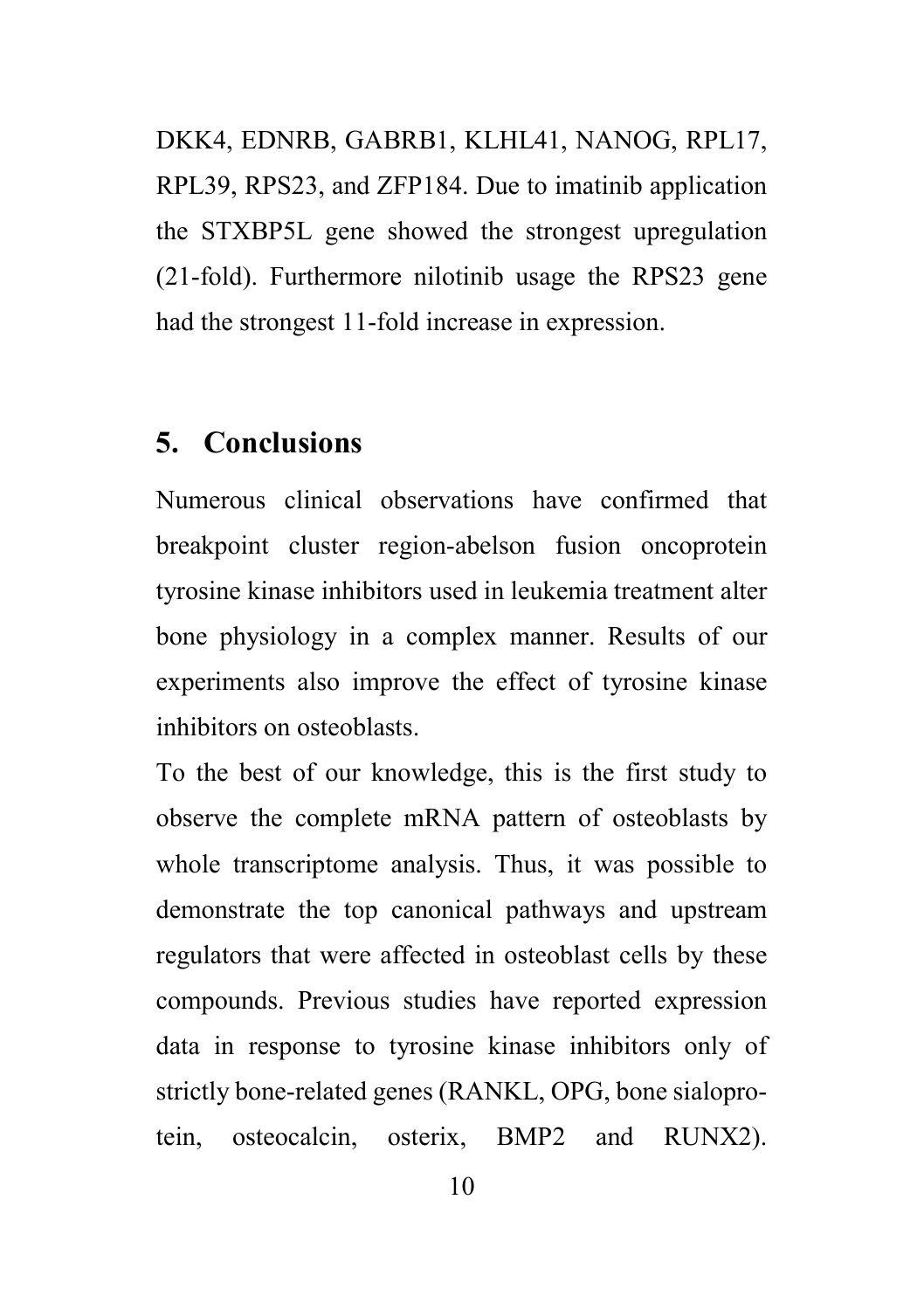Nevertheless, complex transcription pattern analysis in connection with bone metabolism have not been performed so far.

During our experiments, in case of both drugs, genes showing significantly changed mRNA expression levels, top signaling pathways, upstream regulators and top molecules were defined. We paid particular attention to the interpretation of hypothesized bone metabolism modification effects of these drugs. Based on our results, the effects of the two investigated tyrosine kinase inhibitor on bone metabolism do not happen through the wellknown signaling pathways connection with bone metabolism (for example Wnt signaling pathway which was also identified as the result of the cooperation with Péter Horváth). Our data have indicated the potential role of a number of genes and signaling cascades that may regulate the function of osteoblasts. The knowledge which we obtained by doing our work supports more detailed understanding of mechanism of action of the two compounds. This knowledge may contribute to identify novel targets for the treatment of metabolic bone diseases in the future. Considering the newer research results (including our own results) we can declare that the widely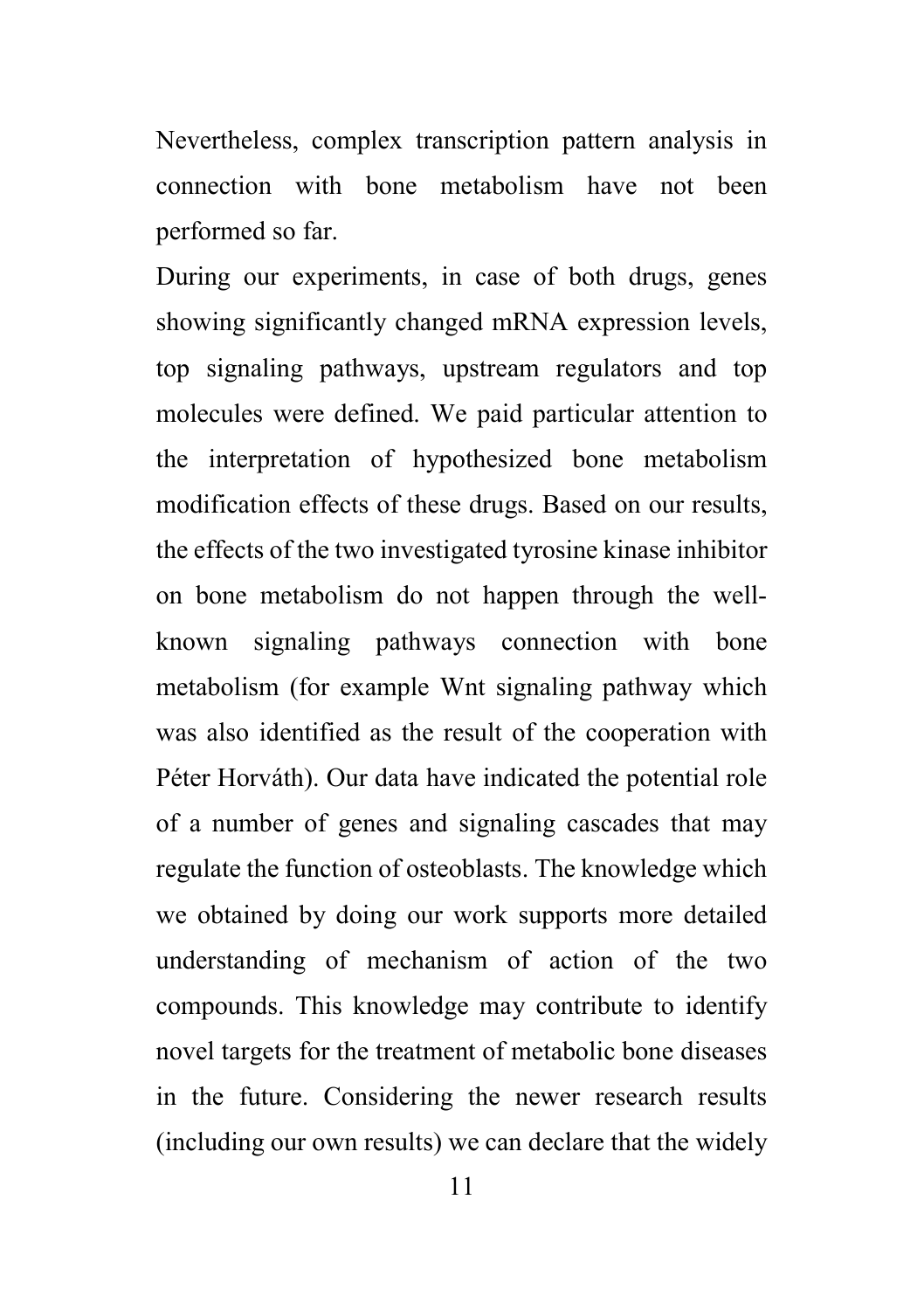used tyrosine kinase inhibitors for the treatment of oncohematological diseases have no unequivocal positive effects on bone metabolism. In the effect of investigated tyrosine kinase inhibitors on bone the pathways strictly connected to the bone metabolism do not play any role. So the Wnt pathway we supposed do not play any role either. In addition the effects of imatinib and nilotinib on osteoblast function depend on the concentration of the utilized tyrosine kinase inhibitors, the maturation stage of the osteoblasts and the distribution of various tyrosine kinase inhibitor-targeted receptors on cells.

Our results indicate different effects of imatinib and nilotinib on osteoblast function, and the effect of imatinib is stronger. Among the significantly altered genes in the two treatment groups, there were only three common genes (Zfp184, Gm11225 and AI593442). Furthermore mostly different signaling pathways, upstream regulators and top molecules were identified in the two treated groups.

Based on our experiments the effects of imatinib and nilotinib are different. The explanation of this phenomenon may be the fact that the investigated two compounds have different chemical structures and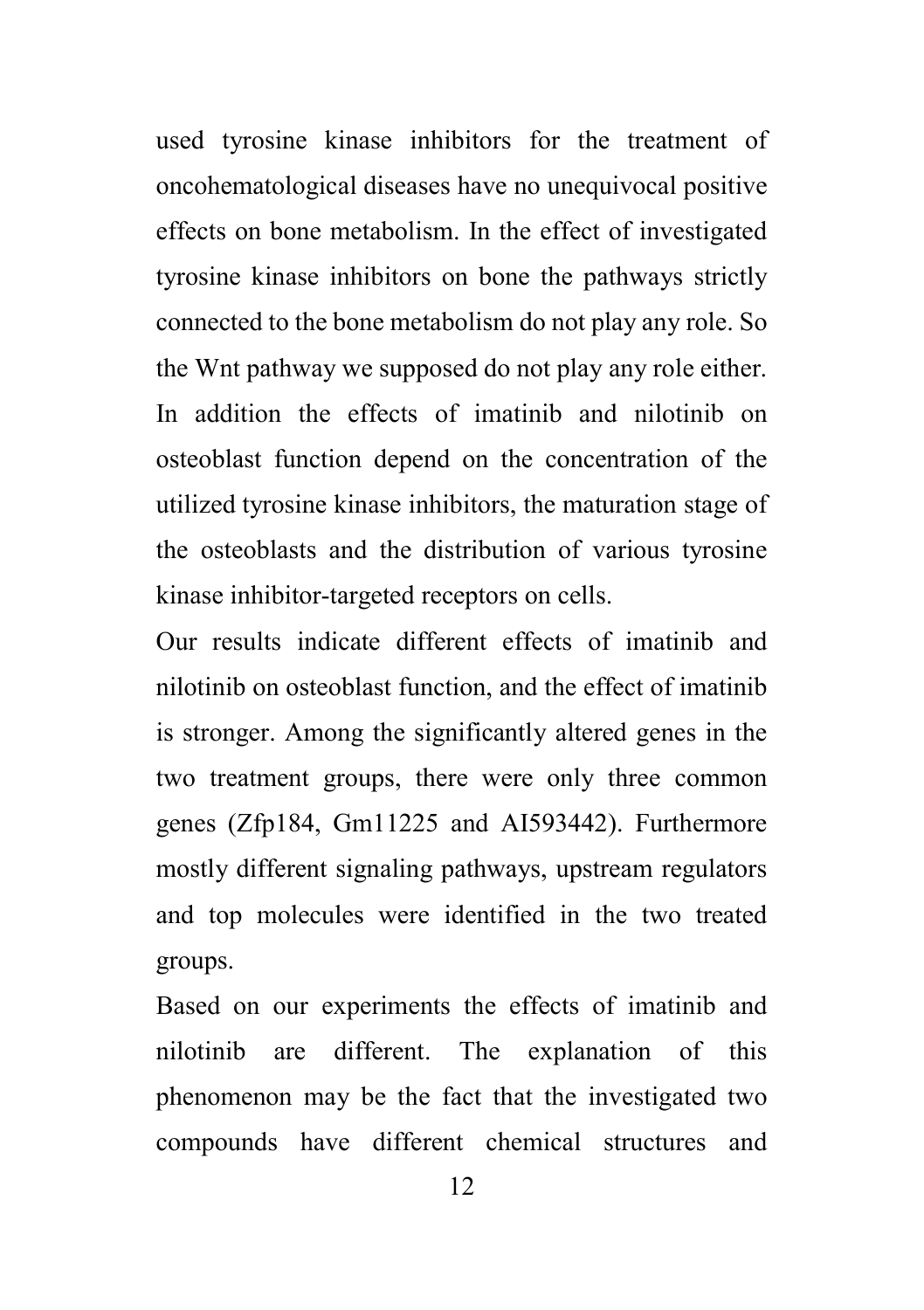different kinase profile. In addition imatinib can block more tyrosine kinase receptors, while the more selective nilotinib cannot block or only hardly blocks the majority of tyrosine kinase receptors.

During our experiments the completed treatments with tyrosine kinase inhibitors on cultured osteoblasts support the better understanding of mechanism of action of widely used imatinib and nilotinib. This knowledge may contribute to identify novel targets for the treatment of metabolic bone diseases. In this topic it is we who performed whole transcriptome analysis on osteoblasts for the first time in order to understand more about the background of these molecular mechanisms. Moreover in Hungary it is we who made comprehensive literature review for the first time about the effect of tyrosine kinase inhibitors on bone metabolism.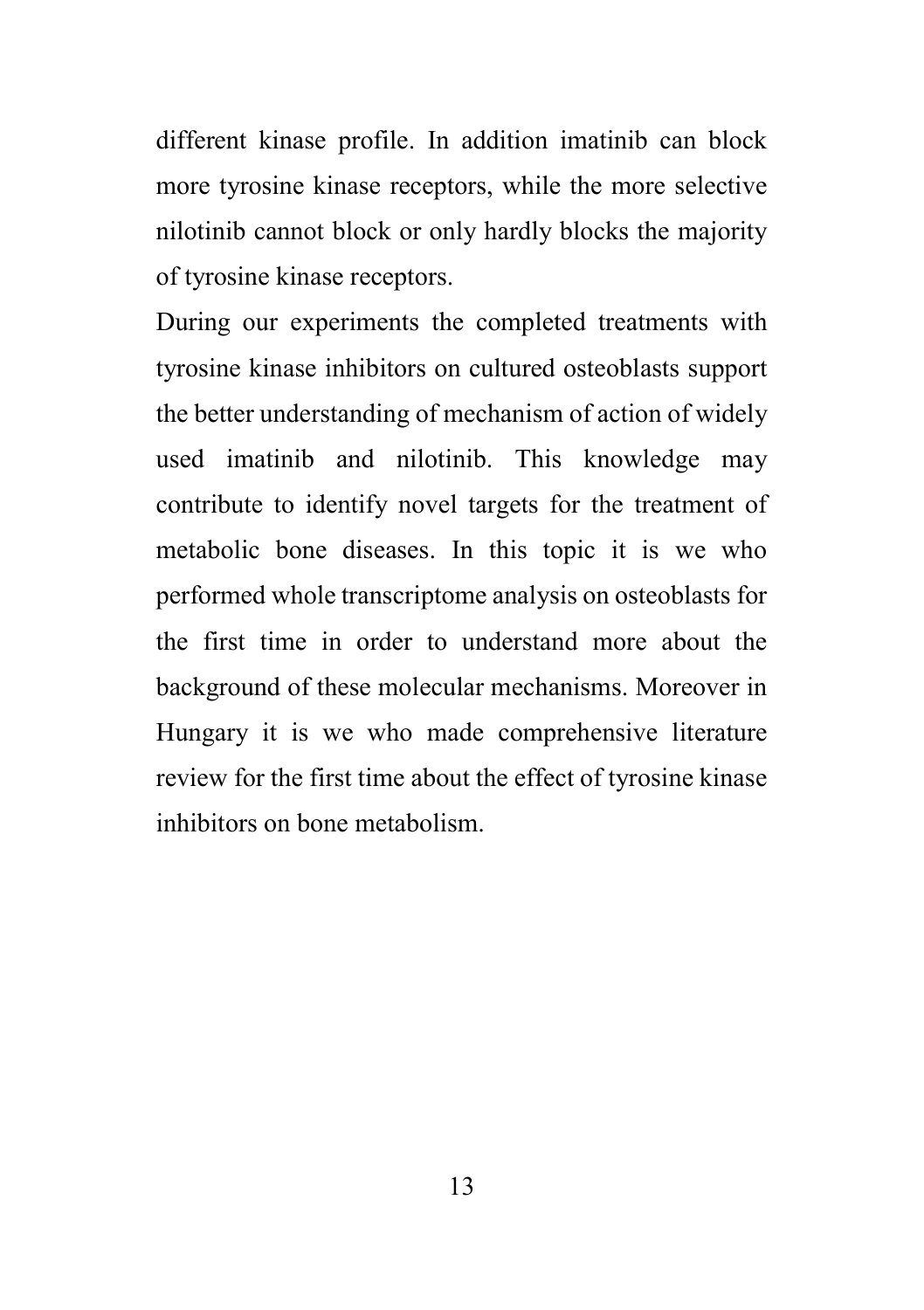# 6. Publications

#### Publications related to the thesis:

- 1. Kirschner Gy, Balla B, Horváth P, Kövesdi A, Lakatos G, Takács I, Nagy Zs, Tobiás B, Árvai K, Kósa JP, Lakatos P. (2016) Effects of imatinib and nilotinib on the whole transcriptome of cultured murine osteoblasts. Mol Med Rep, 14: 2025-2037. IF: 1,692
- 2. Kirschner Gy, Balla B, Kósa JP, Horváth P, Kövesdi A, Lakatos G, Takács I, Nagy Zs, Tóbiás B, Árvai K, Lakatos P. (2016) Az onkohematológiai betegségek kezelésében használt tirozin-kináz gátló imatinib és nilotinib csonthatásainak irodalmi áttekintése és a saját kutatási eredmények bemutatása. Orv Hetil 157 (36): 1429-1437.

IF: 0,349

3. Horváth P, Balla B, Kósa JP, Tobiás B, Szili B, Kirschner Gy, Győri G, Kató K, Lakatos P, Takács I. (2016) Strong effect of SNP rs4988300 of the LRP5 gene on bone phenotype of Caucasian postmenopausal